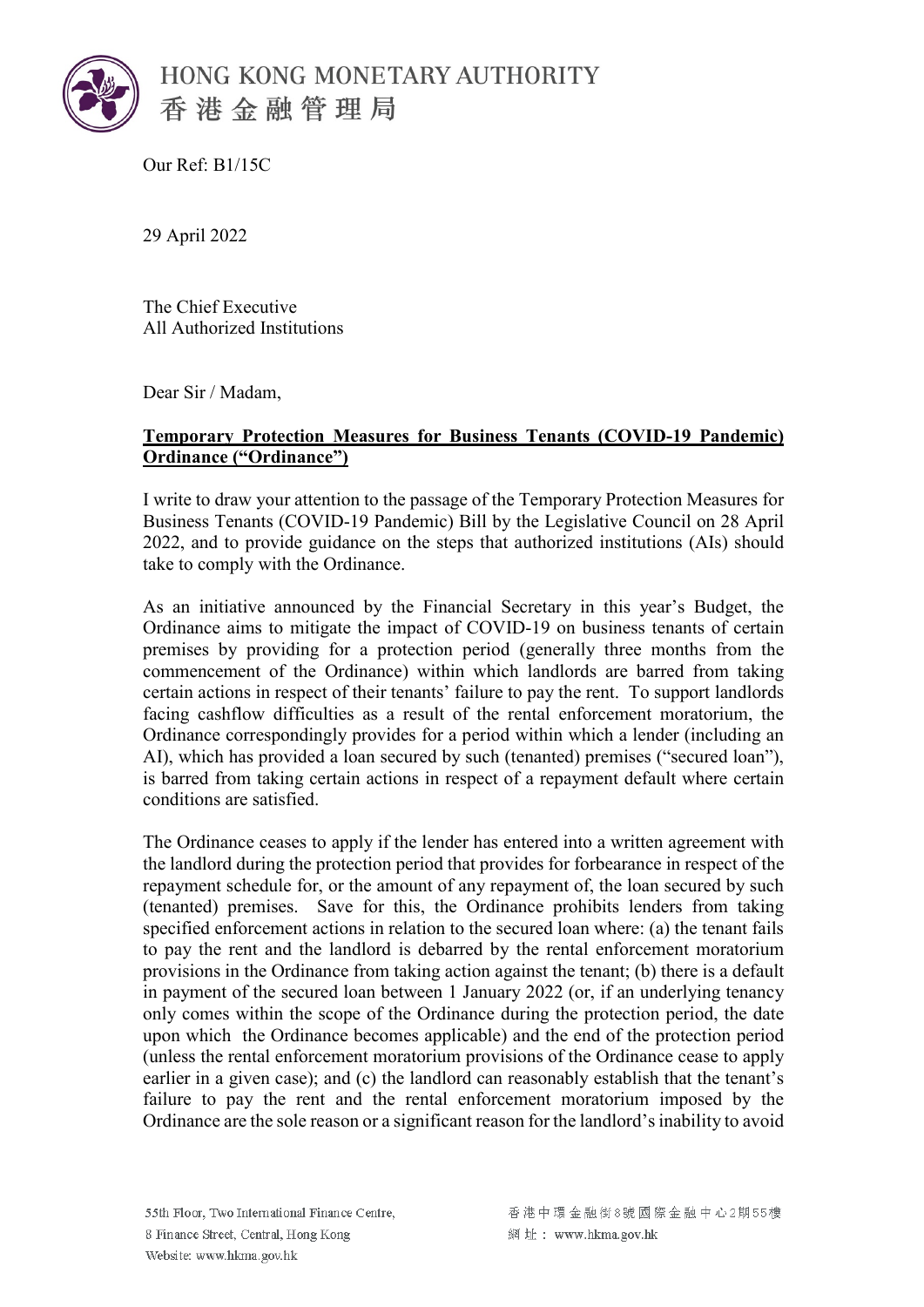a repayment default. The prohibited enforcement actions include, among others, suing for repayment, taking possession of the property, petitioning for the bankruptcy of the landlord, and making demand against the landlord under any other right of recourse as a result of the repayment default triggering any contractual cross-default clause. Any pending action by the lender for a payment default from 1 January 2022 will be stayed whilst the rental enforcement moratorium is in effect. Contravention of the prohibition is an offence and the lender will be liable to a fine on conviction.

As stated in the HKMA's circular of 23 February 2022, AIs are expected to play their part in assisting the delivery of Government initiatives announced in the Budget to support the community facing temporary financial difficulties. They should study the Ordinance carefully and be mindful of the applicable legal requirements when dealing with any affected landlords (which, where specified by the Ordinance, will include obligors, guarantors and other sureties). Specifically, the HKMA would expect and would strongly encourage AIs to waive any penalties or late charges incurred by the landlords as a result of a failure of payment protected by the Ordinance. Likewise, in such circumstances, the HKMA would expect that, whilst interest may continue to be accrued on the unpaid principal amount, interest would not be accrued on unpaid interest. AIs should be prepared to extend the loan tenor correspondingly if they are so requested. AIs should also refrain from any actions in respect of loan covenant breaches by customers as a result of the rental enforcement moratorium.

In addition to complying with the Ordinance, the HKMA continues to expect AIs to offer credit relief, on the basis of the Pre-approved Principal Payment Holiday Scheme (PPPHS), to landlords encountering cashflow problem where appropriate. At present, the PPPHS already covers smaller corporate borrowers (i.e. corporates with annual sale turnover of no more than HK\$800 million) which have outstanding loans secured by properties. For these customers which encounter repayment difficulty as a result of the Ordinance, AIs should assist them in understanding the protection afforded by the Ordinance and the relief available under the PPPHS. In cases where customers consider the PPPHS to be more suitable for their circumstances and decide to take up the relief thereunder, AIs should advise them whether the protection afforded by the Ordinance will cease by virtue of section 4 of the Ordinance. Section 4 of the Ordinance states that once a written agreement is entered into during the protection period for forbearance in relation to the timing or amount of repayments of a relevant secured loan, the Ordinance ceases to apply. AIs should seek legal advice to ascertain whether their existing processes and documentation in relation to the PPPHS constitute a "written agreement" within the meaning of section 4 of the Ordinance.

AIs should refer to the HKMA's earlier circulars on PPPHS in handling applications by eligible corporate landlords. As in the past, the PPPHS operates on an opt-in basis. AIs need not issue individual notifications to eligible customers. They should handle each eligible application on a pre-approved basis.

The HKMA expects AIs to offer the same treatment under the PPPHS to landlords affected by the Ordinance who are individuals. In other words, the credit relief